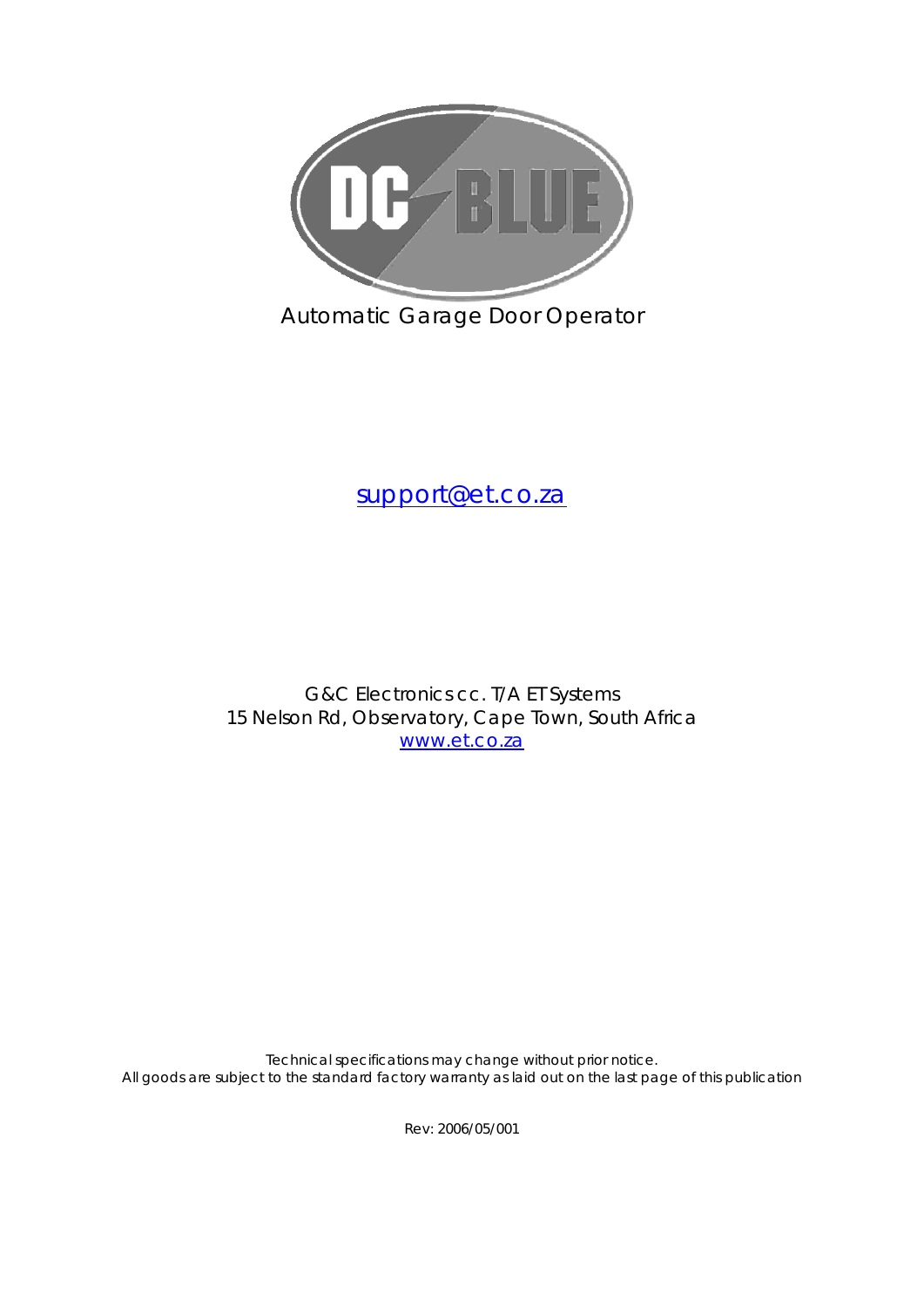The following are a couple of quick reference reminders of procedures and instructions your service provider/installer discussed with you on completion of your new garage door automation. For any queries not sufficiently answered by the following please make contact with your service provider/installer. Failing which contact us directly for telephonic/internet support.

Please consider that by automating your garage door you have created the largest moving electrical appliance in your home. As an appliance it needs to be respected as a danger if not used correctly.

- **Do not operate the door without clear sight of it.**
- **Ensure children and pets are kept clear of the automatic door area at all times. (Speak to your service provider about detection equipment for your type of door)**
- **Check for any obstructions before operating your door.**
- **Have your service provider inspect and service your door mechanics regularly. Even maintenance free doors need to be check regularly for mechanical wear.**

#### How to open and close the door?

The two most popular ways to do this are either by remote control or by wall mount push button. Simply press and release the designated open/close button on either the wall console or remote control. If the door is:

- Closed It will begin opening
- Opening It will stop and wait for next trigger to close
- Open it will start closing
- Closing it will stop and re-open.
- If the holiday lock-out is active unit emits three rapid beeps and courtesy light flashes three times rapidly. (See using holiday lock-out mode)

## How to switch the courtesy light on/off?

The courtesy light will come on automatically when the door is triggered to open or close and will switch off automatically three minutes after the last operation of the door. If you would like to switch the light on/off without opening/closing the door simply press and release the button designated to the light control on either your remote or wall mount button console. The light will switch off automatically after three minutes again. Please note that the light control is also used for holiday lock-out activation/de-activation. (See using holiday lock-out mode.)

### Understanding and using holiday lock-out mode?

The holiday lock-out mode is an added feature that allows you to disallow other users from operating the door from time to time. This feature is usually used where domestic workers gain access to the house via the garage. This can also be used if somebody is busy in the door area and they do not want other users to operate the door while they are there.

To activate holiday lock-out:

- 1. Close the door
- 2. Press and hold the button designated to the light control.
- 3. When unit emits three rapid beeps as the light flashes three times rapidly, release the button.
- 4. Any attempts to operate the unit at this point will result in a repeat of the light and buzzer beeping and flashing.

The only position the door cannot be lock in is the full open position. If you want to lock the door open, then stop the opening door before it reaches the full open position and follow the above procedure.

To deactivate holiday lock-out:

- 1. Press and hold the button designated to the light control
- 2. When the unit emits three long beeps as the light flashes three times slowly, release the button.
- 3. The operator is back to normal mode.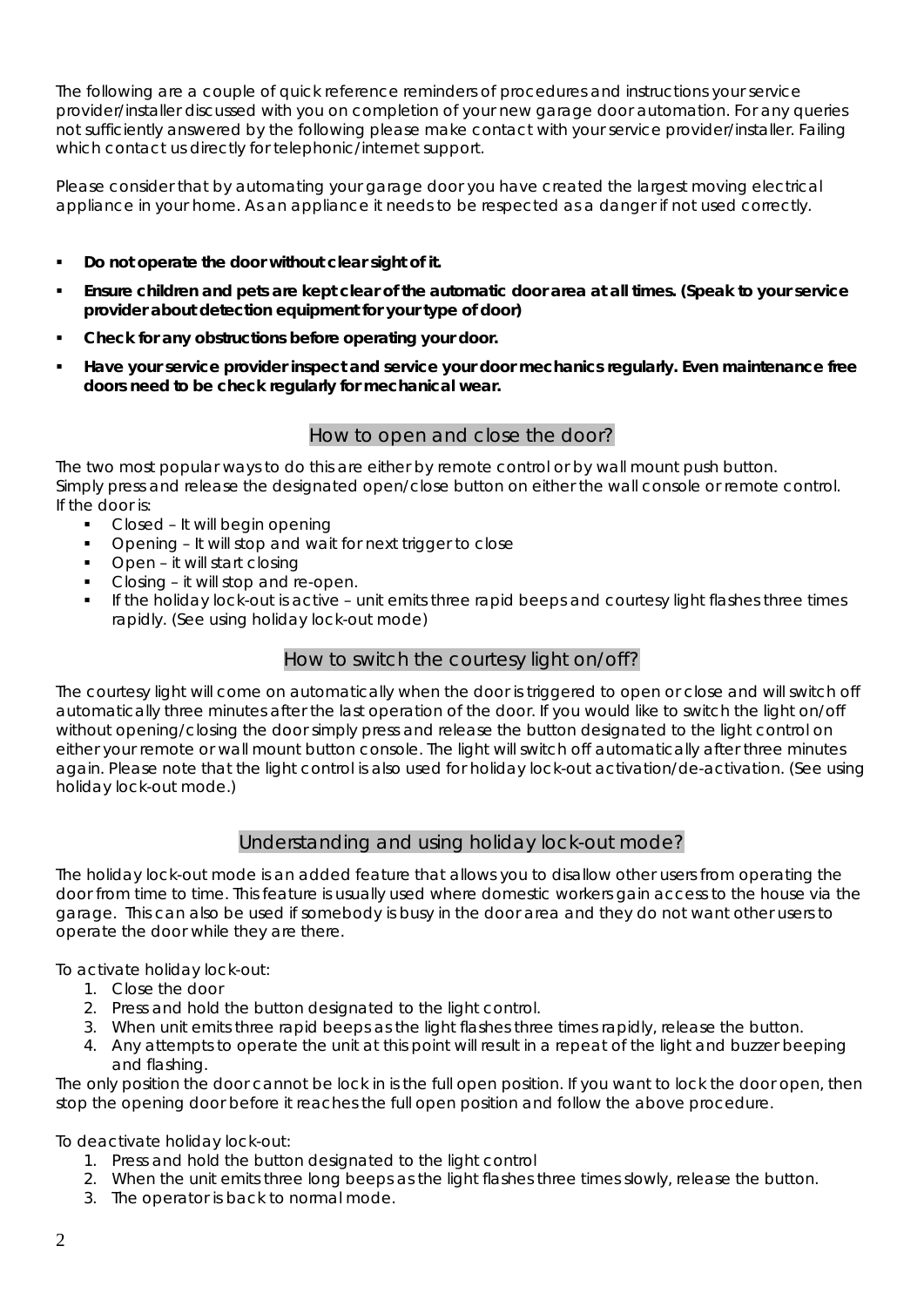# To open or close the door manually.

Release the door from the operator:

- While pulling down on the emergency release cord start moving the door with your other hand.
- Release the cord.
- The lever attached to the cord will spring back and you can continue moving the door manually
- If at any point, the door re-engages or positive locks repeat the first step above.

To re-engage the door:

- **Press the door control button.**
- The drive will collect the door (you will hear a click as the traveler/sledge re-engages)
- If the door does not re-engage by the time the motor stops running, re-trigger the unit and allow it to collect the door in the other direction.

You can also move the door gently by hand until you feel and hear it click back on to the drive system. Once engaged, you can continue to use the automation normally.

To secure your door when the drive system is still in the open position and the power is off: To lock:

 While in manual mode as above, move the door fully closed until you feel it lock into place. To un-lock:

- Trigger the unit with the door control button.
- It will run and collect the door for normal operation.
- If the power has not returned by the time you want to open the door, pull the release cord and move the door.



## Understanding the automatic obstruction-sensing feature.

Your garage door operator has an automatic safety feature built in, obstruction sensing. Knowing and understanding how this feature works will help you maintain a safe and working automation system. This feature monitors for any excessive physical resistance to the door while moving. Most often this resistance is caused by badly maintained or un-balance doors. An untreated wooden door will travel differently in the rainy season as it soaks up water and becomes heavier. Extreme weather conditions can also be a cause of excessive physical resistance. A fiberglass door in a storm for instance. The obstruction sensing primarily designed into your unit as a safety feature, (A door closing onto a motor vehicle) also protects the unit from internal damage. Please test for the following on a regular basis or have your service provider do the tests. Your door when sensing an obstruction;

On opening should stop and wait for the next door-control trigger to reverse.